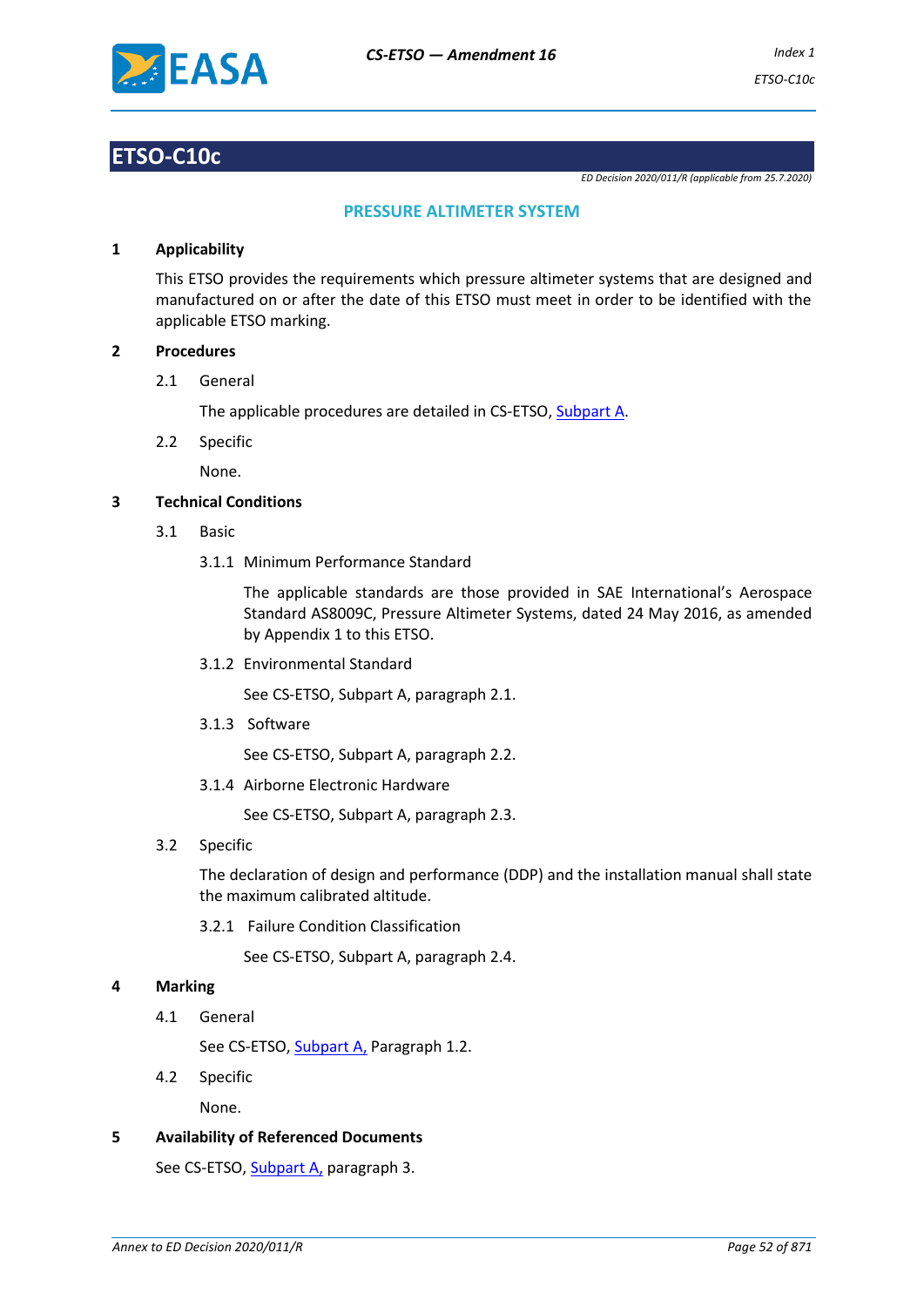

[Amdt ETSO/6]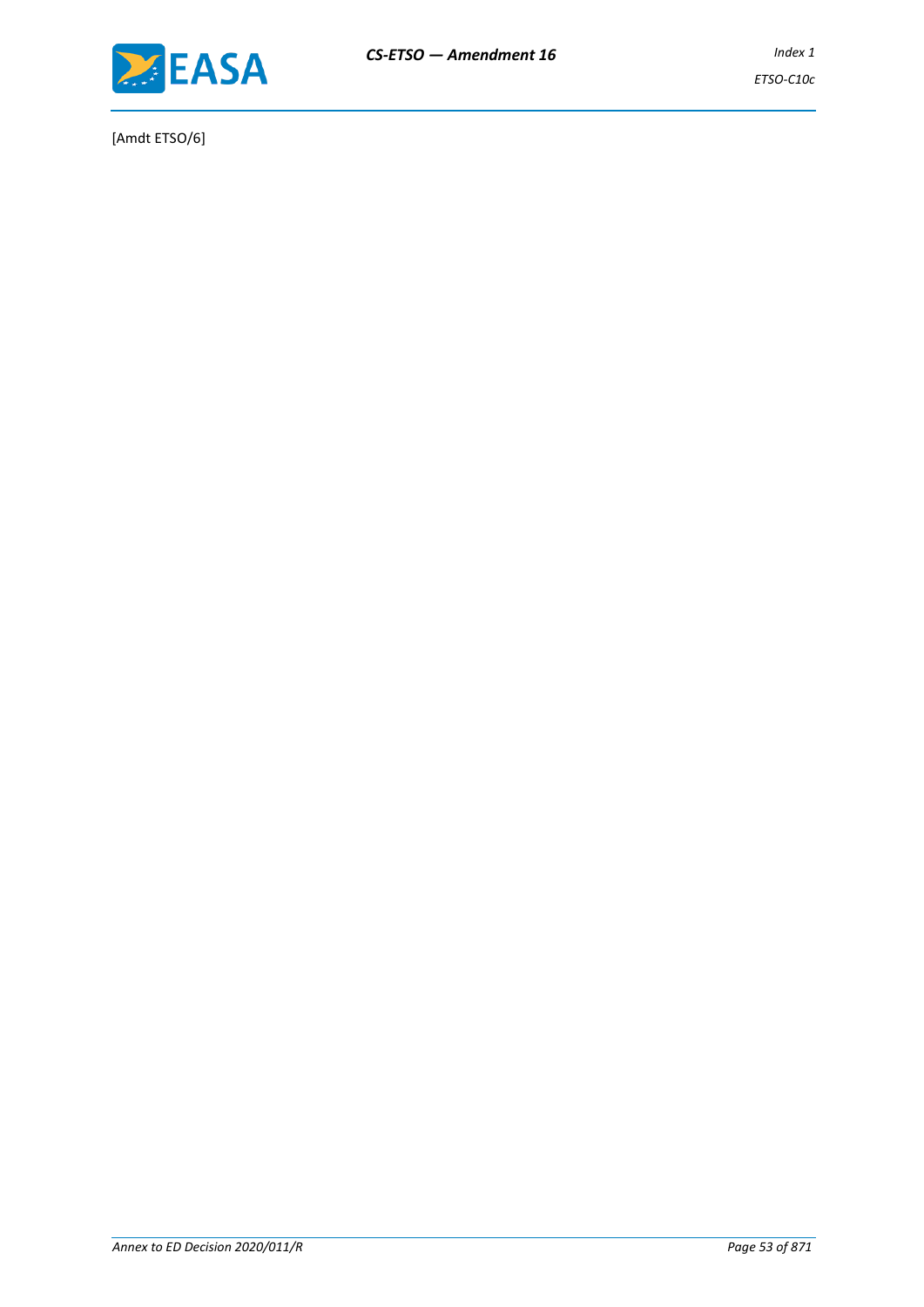

# **Appendix 1 to ETSO-C10c – Minimum Performance Standard (MPS) for Pressure Altimeter Systems**

*ED Decision 2020/011/R*

This Appendix defines the modifications and additions to the MPS for pressure altimeter equipment specified in SAE AS8009C, Pressure Altimeter Systems, dated 24 May 2016.

| <b>SAE AS8009C</b> | Change                                                                                                                                                                                                                                               |
|--------------------|------------------------------------------------------------------------------------------------------------------------------------------------------------------------------------------------------------------------------------------------------|
| Section(s)         |                                                                                                                                                                                                                                                      |
| 3.4                | Add a note following the paragraph to read:                                                                                                                                                                                                          |
|                    | Note: Markings for the altitude range may be omitted for instruments that use a<br>tape-type display.                                                                                                                                                |
| 3.10               | Delete current Section 3.10 and Table 9. Replace with the following:                                                                                                                                                                                 |
|                    | <b>3.10 Temperature Corrections</b>                                                                                                                                                                                                                  |
|                    | Altimeters covered by this standard shall not incorporate automatic temperature<br>corrections.                                                                                                                                                      |
| 3.11               | Add a new third paragraph to read:                                                                                                                                                                                                                   |
|                    | Instruments that use a tape-type display or present altitude with a digital readout<br>are permitted to use tic marks every 100 feet with a more prominent mark every<br>500 feet in agreement with SAE ARP4102/7, Appendix A, Symbols 39 and/or 40. |
| 3.12               | Change the third sentence to read:                                                                                                                                                                                                                   |
|                    | The word ALTITUDE or ALT may be marked on the dial in capital letters and may<br>be in the same finish as the numerals.                                                                                                                              |
| 3.12               | Add a note following the paragraph to read:                                                                                                                                                                                                          |
|                    | Note: Markings for the altitude range may be omitted for instruments that use a<br>tape-type display.                                                                                                                                                |
| 5.                 | Add a new paragraph:                                                                                                                                                                                                                                 |
|                    | Some of these tests may be performed only once provided that it is demonstrated<br>that this test will demonstrate performance for each article.                                                                                                     |
| 5.10               | Add a new paragraph:                                                                                                                                                                                                                                 |
|                    | For altimeters with an electronic display, this test may be replaced by showing<br>compliance with SAE AS8034C, Section 3.8, Malfunctions/Failure Indications and<br>Section 4.6, Operating Time.                                                    |
| 5.11               | Add a requirement for performance testing of Electronic Display Altimeters:                                                                                                                                                                          |
|                    | Electronic displays shall demonstrate their compliance with the SAE AS8034C<br>requirements specified in Table 10 using the test procedures specified in SAE<br>AS8034C, Section 6, as applicable.                                                   |
| 6.29               | Add a requirement for environmental testing of Electronic Display Altimeters:                                                                                                                                                                        |